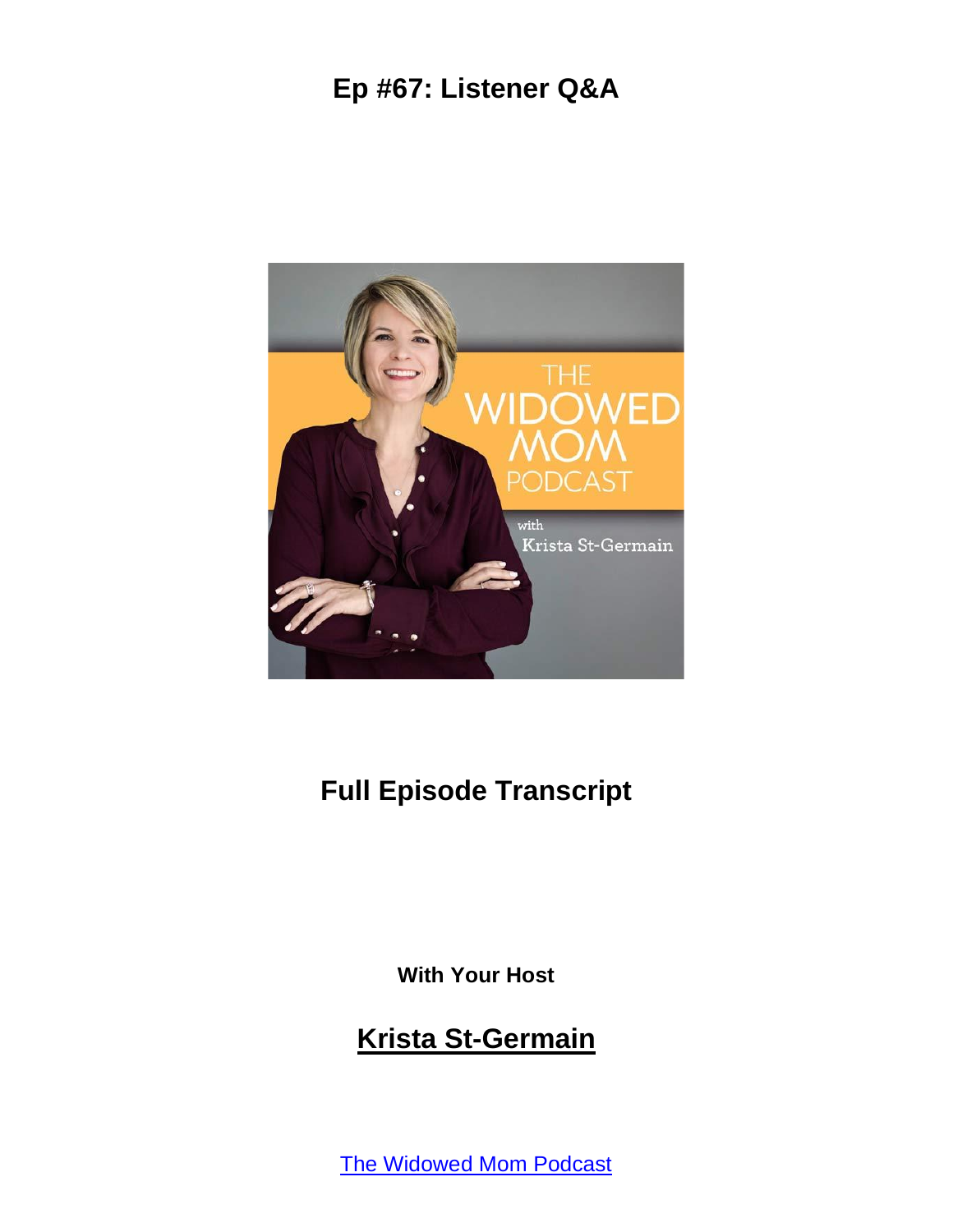Welcome to *The Widowed Mom Podcast*, episode 67, Listener Q&A.

Welcome the *The Widowed Mom Podcast*, the only podcast that offers a proven process to help you work through your grief, to grow, evolve, and create a future you can truly look forward to. Here's your host, Master Certified Life Coach, grief expert, widow, and mom, Krista St-Germain.

Hey everybody. Welcome to another episode of the podcast. If this is the first time you've tuned in, welcome. I always kind of think it's a good idea to just go back and start from the beginning, but a listener Q&A is actually a pretty good first podcast because it'll kind of give you a little bit of an idea of what I teach and hopefully, some of the questions will resonate with you.

I've chosen questions to talk about today that I think are reflective of things that I hear on a pretty regular basis, and they're specific enough to be interesting, but common enough to be useful to you. So listen for what you can use in some of these questions that I'm going to answer.

Also, I want to do something fun. I know we're already into early September now, but for the rest of the month and maybe we'll just go until the first week in October, why not? We have time. But what I want to do is have a little fun competition over on Instagram.

So if you're not following me on Instagram, first of all, let's definitely connect over there, @lifecoachkrista is how you can find me. Here's what I want to do. Because there are 11 million widows in this world and I am determined to get at least a million of them to listen to the podcast, over on Instagram, use your phone, take a little screen capture of the podcast episode that you're listening to.

This one or another podcast episode that you're listening to, whichever, and tag me in it, @lifecoachkrista. You can do this on Facebook too, but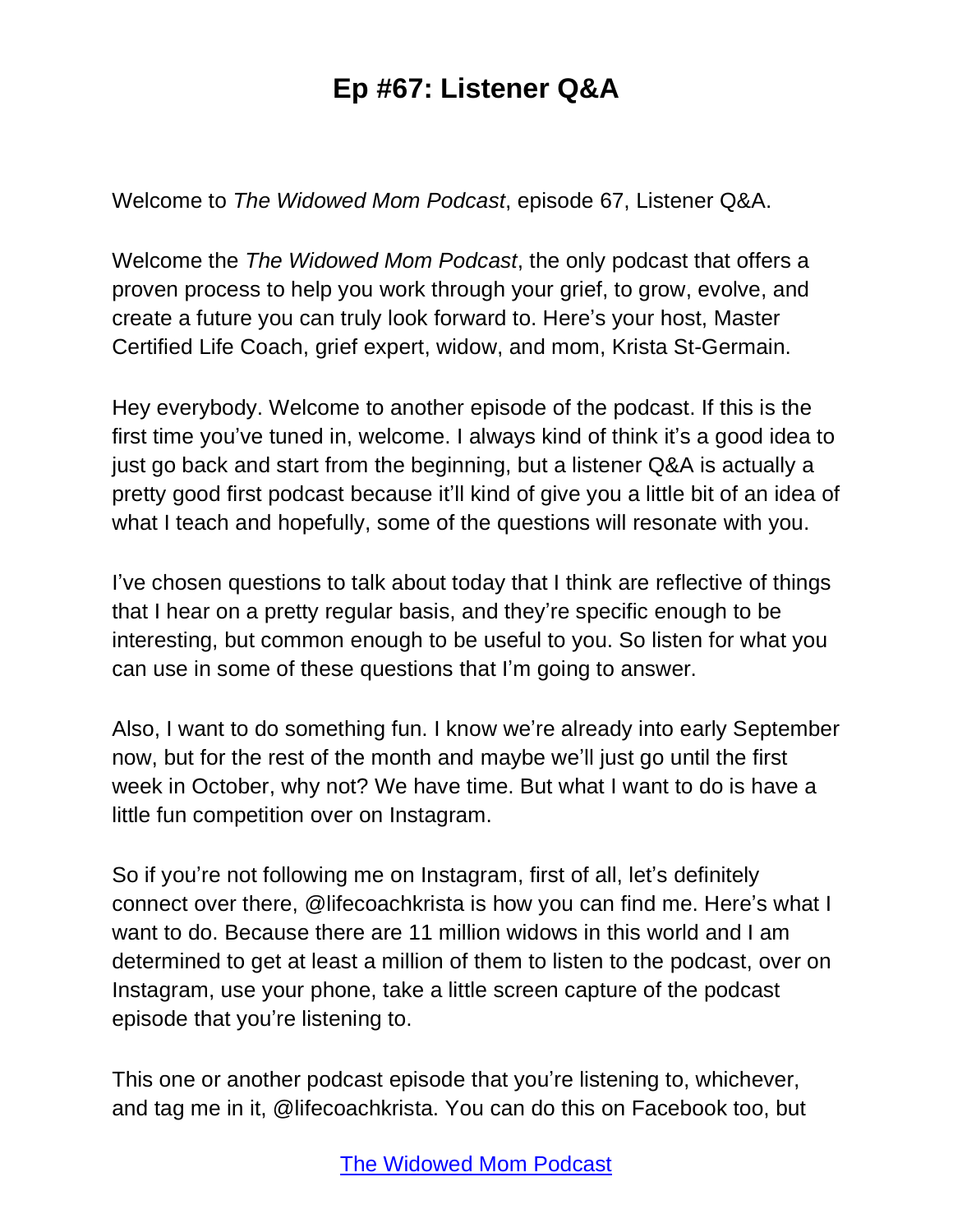put it in your stories. Tag me in it. And if you do that, I'm going to put your name in a drawing for my new favorite thing, which is a necklace.

I have to tell you about it because I love it so much. It's called the grit necklace and it's this little baroque pearl and it comes in 14 carat gold or silver. The actual chain. And it's this little pearl with a dainty chain and the card that comes with it, I have to read the whole thing to you.

It says, "Grit. She is unshakeable. Not because she doesn't know pain or failure, but because she always pushes through. Because she always shows up and never gives up. Because she believes anything is possible no matter the odds. And perhaps what makes her beautiful has less to do with what lies upon the surface, and more to do with what lies within. She isn't just beautiful because of her appearance. No, she's beautiful because of the way she chooses to live and love, in the way she embraces all of life's experiences, good or bad, and her willingness to bend but never break, and in her courage to believe that the darkness can't hold her, as long as she continues to create her own light. She is just like a pearl, made from grit, but full of grace. She's unstoppable. She knows it's not what happens, but how she chooses to respond with perseverance in her mind and passion in her heart."

Oh my goodness, I love that so much. It's everything in terms of my philosophy, in terms of what I want for you and what I see in you, even if I don't know you. Unstoppable, knowing it's not what happens but how she chooses to respond, with perseverance in her mind and passion in her heart. Love, love, love it.

So I want to give one of these away because it's fun and I can and I want you to feel good wearing it. So share the podcast. Tag me, @lifecoachkrista on Instagram, put it in your stories, and let's have some fun with it. I'll see it, then I'll get to know you, maybe I can follow some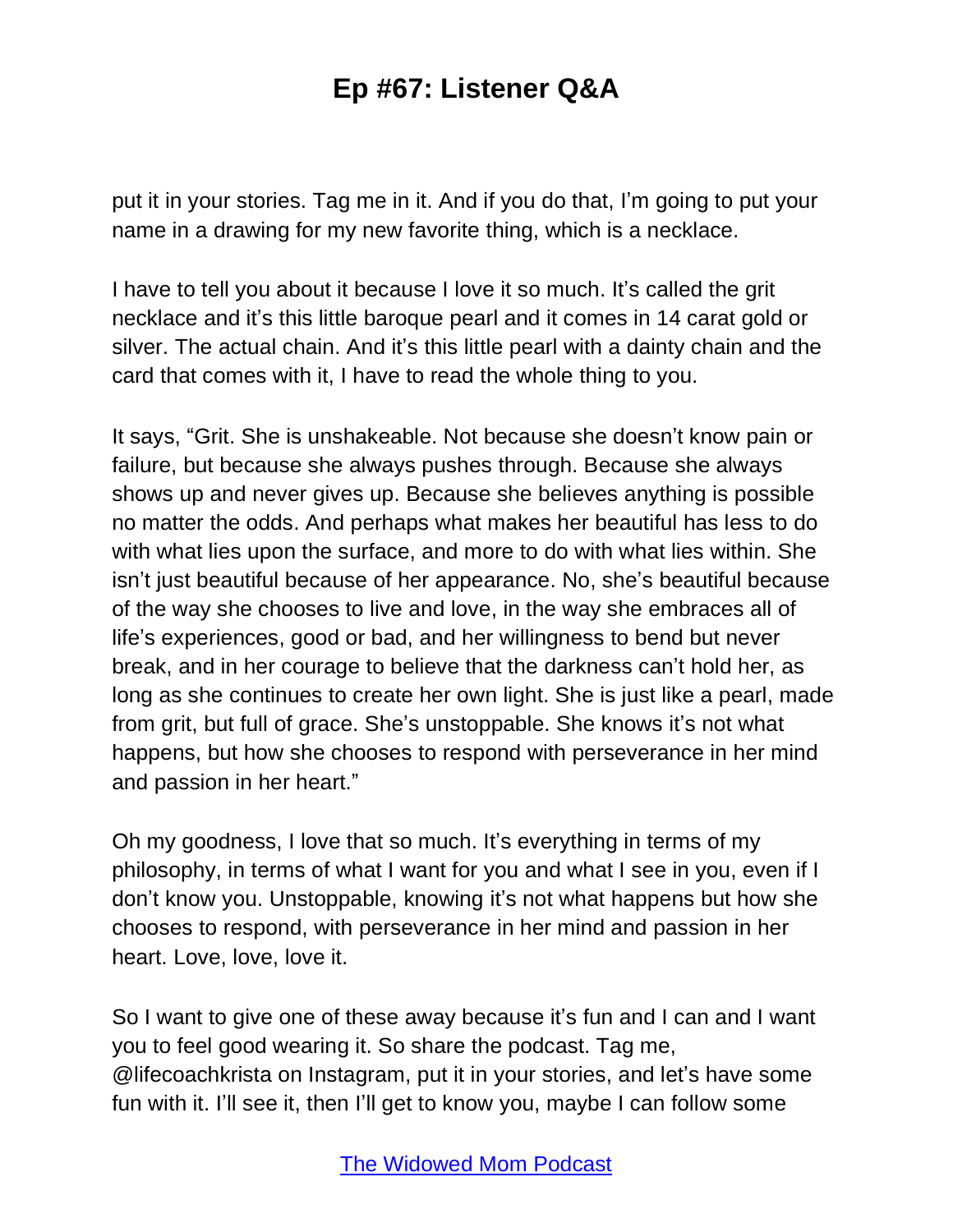more people that I don't know just yet, and hopefully other people will hear about the podcast.

So fun thing to do for September. Let's do it. Alright, let's talk about some of the questions we got this week. So I'm going to just do four of them and at any point, if you have questions and you would like me to do something, answer a question that you have on the podcast, email it to me, krista@coachingwithkrista.com. And I will consider it for a future episode.

But today, we're going to cover some questions that kind of talk about fear and the primitive brain's response to fear, buffering, numbing with social media, how to process anger instead of resisting it, failure in advance, and some things that I think you'll relate to.

So here we go, let's just jump in. Question one, "Why does it seem like every new thing I try to do as a widow leaves me feeling scared? When will this go away and when will I feel confident again?" Such a good question. How many of you have asked yourselves that?

I'm going to break it down in a couple of ways. So why does it seem like every new thing I try to do leaves me feeling scared? Okay, I just listened to one of my friends, Pam, her name is Pam Howard if you've never come across her. She's a life coach friend of mine. She has a lovely podcast called Less Drama More Mama, which I think is precious. But she specifically works with moms who basically kind of lose their patience.

Pam, I'm sorry if I'm not describing the beautiful work that you do as well as you describe it. But Pam has a lovely analogy for fear in the primitive brain and I want to share it with you because it's so relevant to this question. So we have in our brain, a part that is just very aware of things that could be dangerous.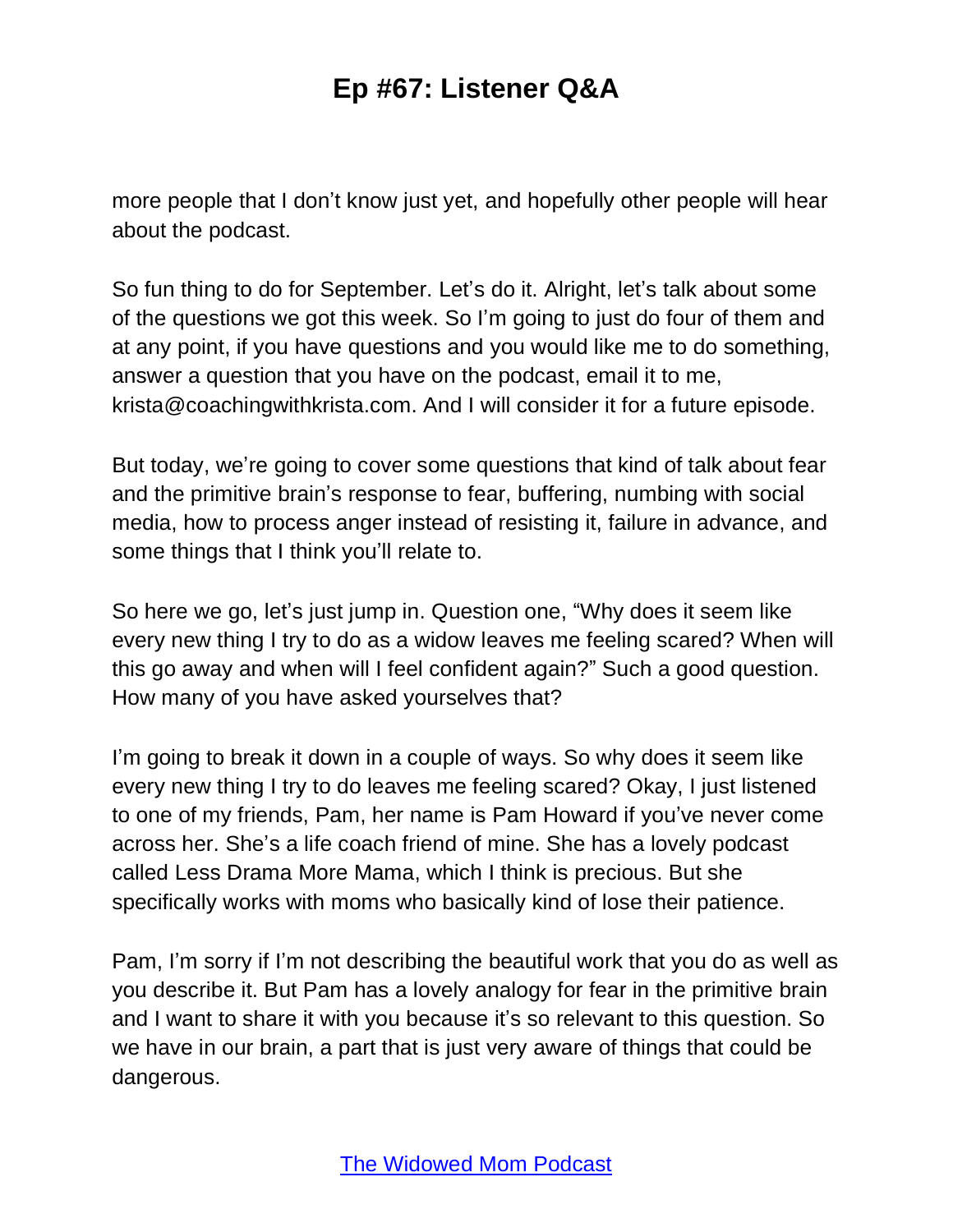It's that part that's so primitive and so basic to our survival that whenever it perceives a threat, it creates fear for us and lets us know about it. Pam calls it the barking dog brain. I love it. I usually refer to it as the primitive brain or the lower brain or the lizard brain, but I love this idea of the barking dog brain.

So we all have this barking dog brain, and if you have ever had a dog that barks when someone comes to the door or someone comes to your backyard around the fence, you know what this is like, right? My dog Sadie, she's a very large mixed breed. A whole lot of things. She's got Rottweiler and Doberman and Pitbull and German Shepard and Lab. She's got a lot.

Whenever anyone comes to the front door, she kind of flips out. But the reason she's flipping out is because she thinks she's trying to keep us safe. She thinks she's trying to keep her family safe, this house safe. And our barking dog brain is very similar to my dog, in that when it encounters something new, which it perceives as a threat to our survival, seems a little dramatic but that's really what that part of our brain was designed to it, it lets all the alarms and whistles sound.

Bark, bark, bark, bark, bark. So yes listener, every new thing you do will sometimes leave you feeling scared. But in a way, that's by design. In a way, it's in our best survival interest to not take new risk, to not do new things because that barking dog part of our brain associates risk and new things literally with death.

I know it seems dramatic, but I think we just want to make peace with the idea that part of our brain is always going to bark at us like a barking dog. It's just doing what it was designed to do, which is to try to keep us safe from what it perceives as things that are risky.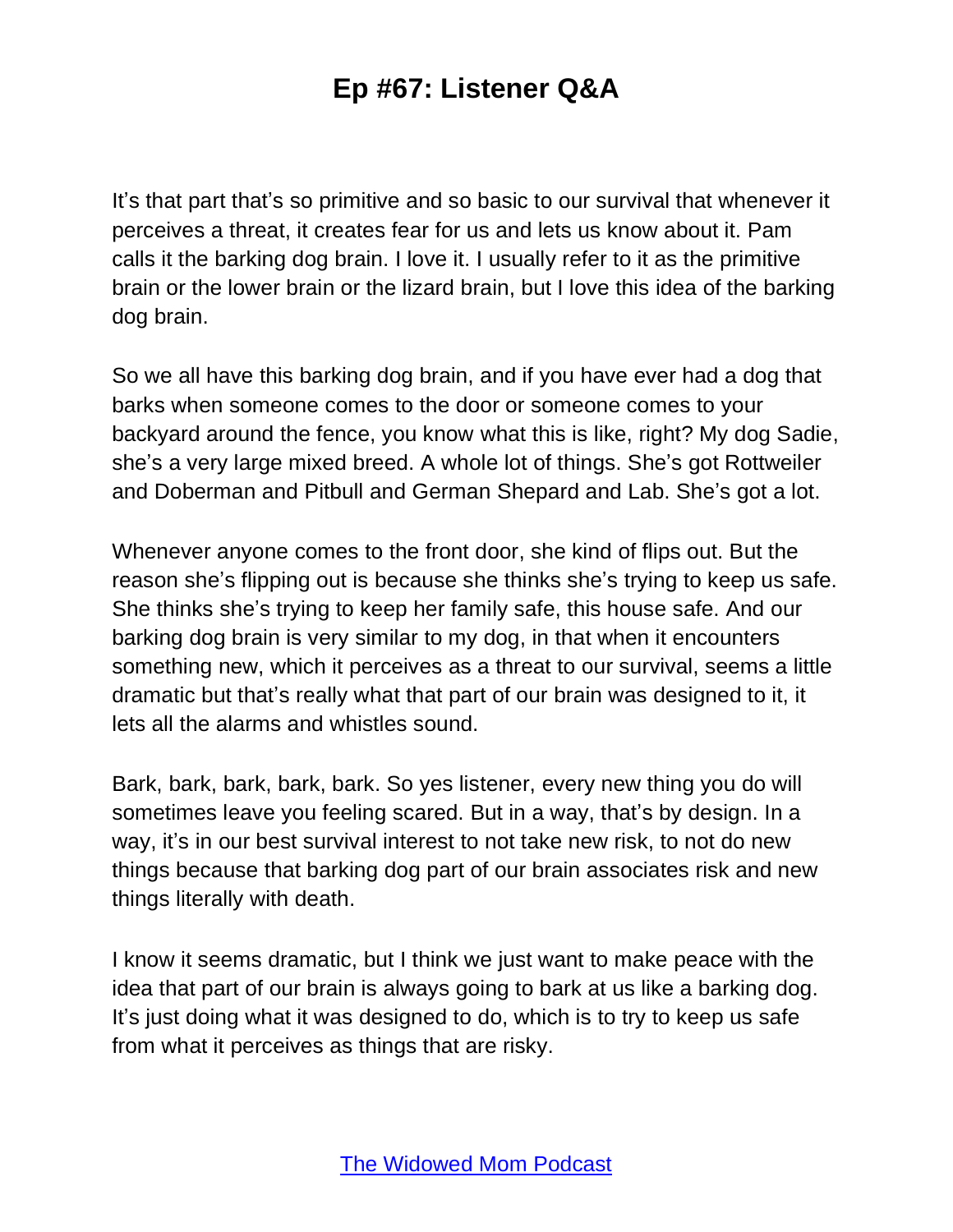So the answer to your question in one sense is that yes, you're always going to have that barking dog primitive brain response if you are trying new things. Now, if you're not trying new things and you just want to stay in your house and not take any new risks and not do anything new, you will have less of the barking dog.

But even then, some things are going to be foreign. Sometimes I'll have clients who have a particular response to just being the only person in the house, or the only adult in the house. And their fear response, if they perceive a noise outside or something going on, they're kind of on high alert.

So I don't think that anything's gone wrong when that has happened. I just think we want to give ourselves a break and know that fear can't hurt us. It doesn't have any power over us. And if we notice that barking dog part of our brain alerting us, we can stop and we can think, is this really a risk to my physical safety?

And if not, then we tap into what my friend Pam calls the wise owl part of our brain, which is just a lovely name for our executive brain, our higher brain, the part of our brain that helps us make good logical decisions. So we can calm the barking dog. We don't have to kick it out of the house. We don't have to be mad at it. We can just know that it's doing its job or at least it's doing what it thinks is its job, and it's okay.

And then we can access the wise owl part of our brain and if we believe it's a risk that we want to take and it's of no physical threat, then we can just take it. We can do the new thing. And that's what's happening for you. So will it ever go away? It doesn't even matter as long as you know what to do with it.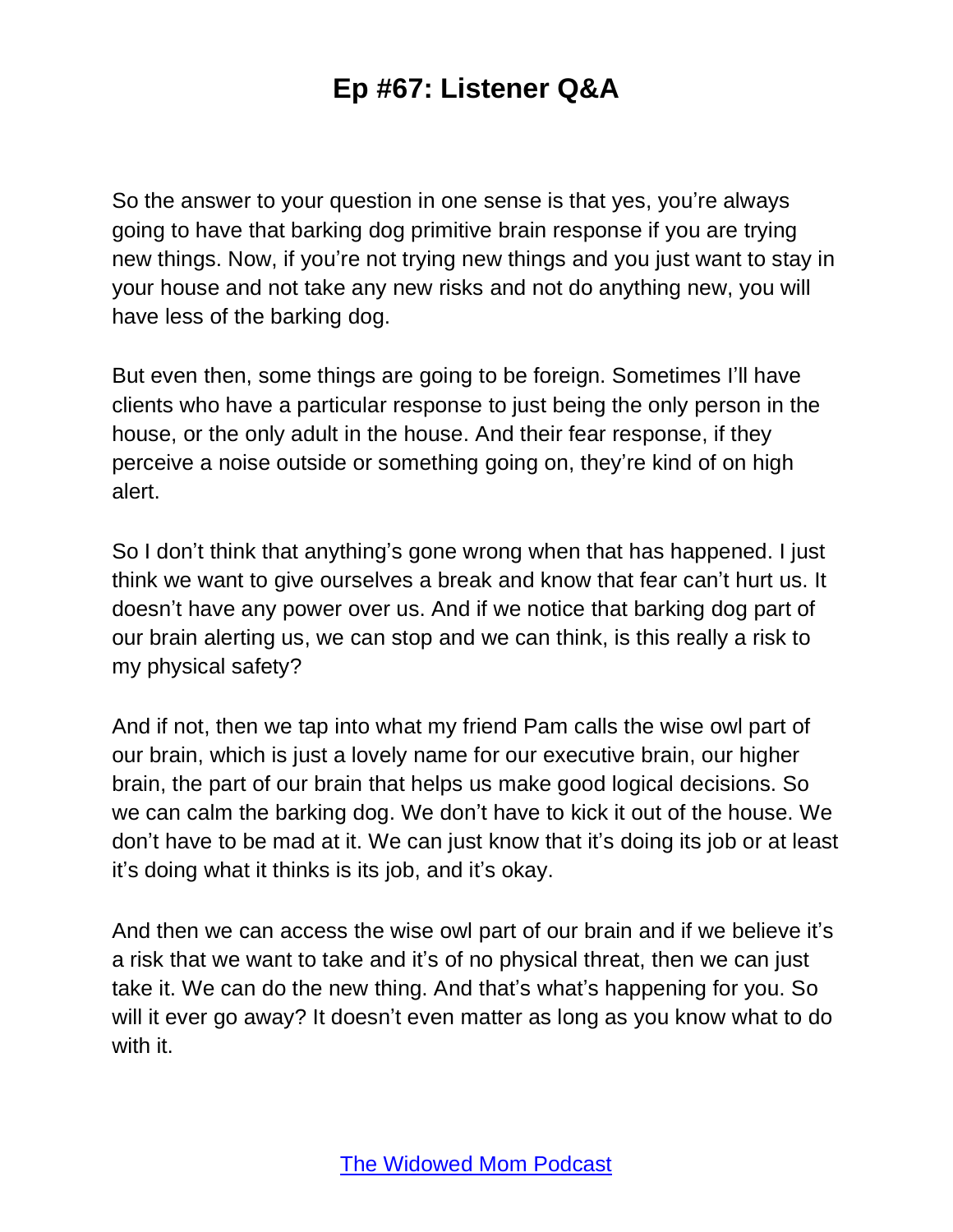And then to the second part of your question, when will I feel confident again, that really just depends. And so I've done a podcast episode on this, but just a quick refresher in case you haven't listened to that particular episode, there is a difference between confidence in a skill and selfconfidence.

Confidence in a skill, say something we've learned to do that at one point we didn't know how to do, confidence in a skill only comes after we learn the skill. Think back to something that you didn't know how to do. I remember when my now 16-year-old was learning to write, she was not very confident in her ability to write letters when she was probably four and she was practicing.

She would get mad about it. She's a very high achiever. Even at a young age, she would rip up her pages sometimes and get mad that her letters weren't coming out right. She didn't have confidence until she had written those letters over and over and over and over. She didn't have confidence that she could do it.

And that's the same thing whenever we're trying to learn something new. We can't wait for confidence in our ability to do the thing we've never done before. It doesn't make sense. We just have to show up and be brave and commit to doing the new thing and fail a lot, practice a lot, struggle a lot, so that we learn and then we develop that new skill and confidence then is the result of that effort.

So if your husband managed the finances and now you're trying to take on that role, don't expect to feel confident in that but take it on anyway. And commit to figuring it out. Be brave. And then eventually, through repetition, you're going to feel confident in your ability to do it.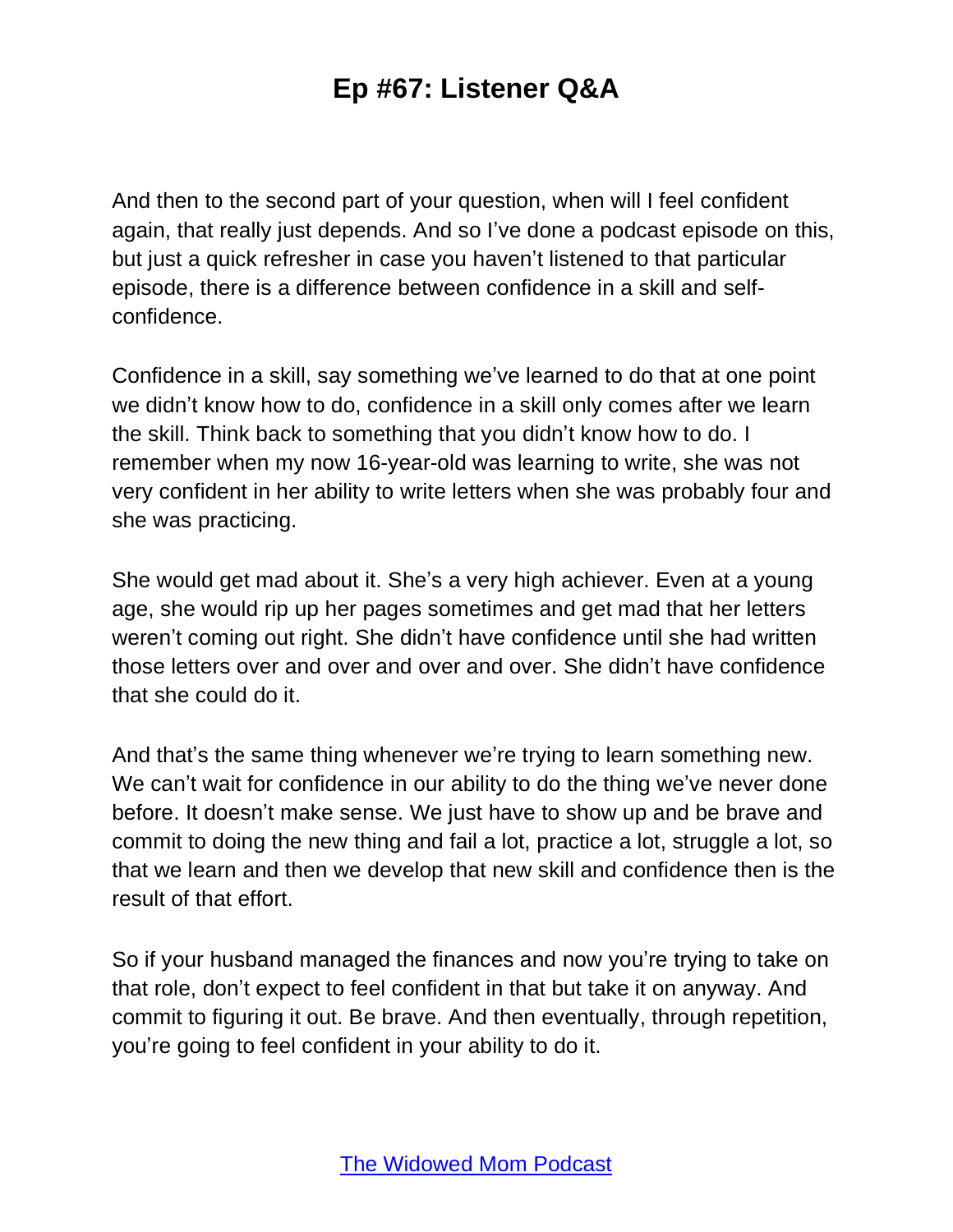Self-confidence on the other hand is our ability to feel any feeling, our willingness to feel any feeling, and our belief that we're the type of person who can figure things out. That's self-confidence. Has nothing to do with individual skills and everything to do with the way we perceive our ability to figure things out and how willing we are to feel any feeling, knowing that feelings are always the worst part of any new experience.

So bring the barking dog with you. It's just trying to keep you safe. It doesn't mean anything's going to go wrong. And don't expect confidence before you've acquired a new skill. But leverage your self-confidence to help you acquire the new skill. And that's universal. So I hope that's useful for all of you.

Okay, question number two. This listener wrote, "I don't want to spend so much time on social media. I find myself with my phone in my hand even when my kids are around me, and I end up just mindlessly scrolling. And it's not like I even feel better after having spent time there. Mostly I just end up feeling resentful because everyone else is posting about their happy lives. But it also feels a bit compulsive because I don't really plan to be on it. I've heard you talk about avoiding feelings with things like this. How do I know if that's what I'm doing?"

Such a good question. And I did talk about that and specifically for those of you interested in more on this subject, you can go to episodes 46 and 47. Why we numb and how to stop, part one and part two. What I want to offer to you listener is that it's not a bad question, how do I know if it's what I'm doing. I suspect you know the answer to that.

But the question I would encourage you to be asking yourself is what's the impact of what I'm doing? That's the first question we want to ask. Because sometimes just getting away and just checking out for a little bit is not a bad thing. It gives our brain a little respite, a little break.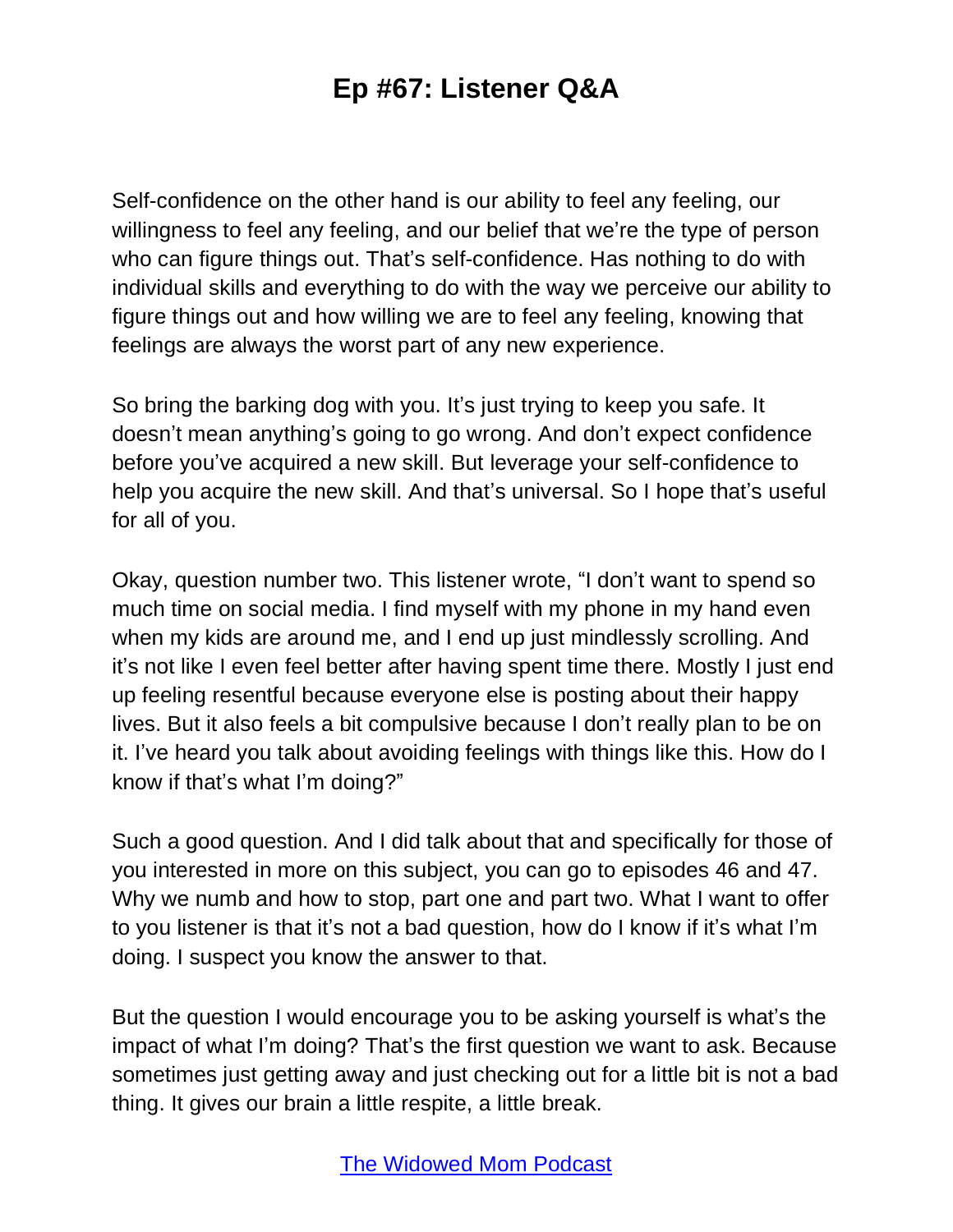So it's not necessarily a bad thing when we check out or numb if we're doing it with intention. So a more useful question for you is what's the impact of this? And am I happy with the impact? And if the impact isn't one you're happy with, if you're creating something in your life that you don't like, you're being pulled away more often from being present than you would like and feeling worse after you're done than when you started, then we can look at that.

Then we can decide what we want to do about it from a place of intention. And then what I would ask you is to decide how much time you want to spend on social media, and then notice what happens when you have the urge to get on social media and you don't answer it.

Because if you pay attention to what it feels like and what you notice in your body and in your mind when you have the urge to get on social media but it's not a part of your plan, and you don't answer that urge with your phone, then you will see what's left there for you to work on.

What's there for you to process? What is the feeling that you're trying to avoid? That's that that process will show you. You make a plan, you don't get on social media when you have the urge, and you see, what is this feeling I don't really want to feel that I'm using social media to distract myself from?

Is it loneliness? Is it sadness? Is it boredom? What is it? It's different for every person. It's not right, wrong, good, bad, it just is. But then you can be curious about it and go okay, here's what it is for me. These are the feelings that I'm not particularly interested in feeling and I'm using social media to numb them out.

Then you can ask yourself if you want to keep doing that. And if you don't want to keep doing that, then we do the work of learning to feel the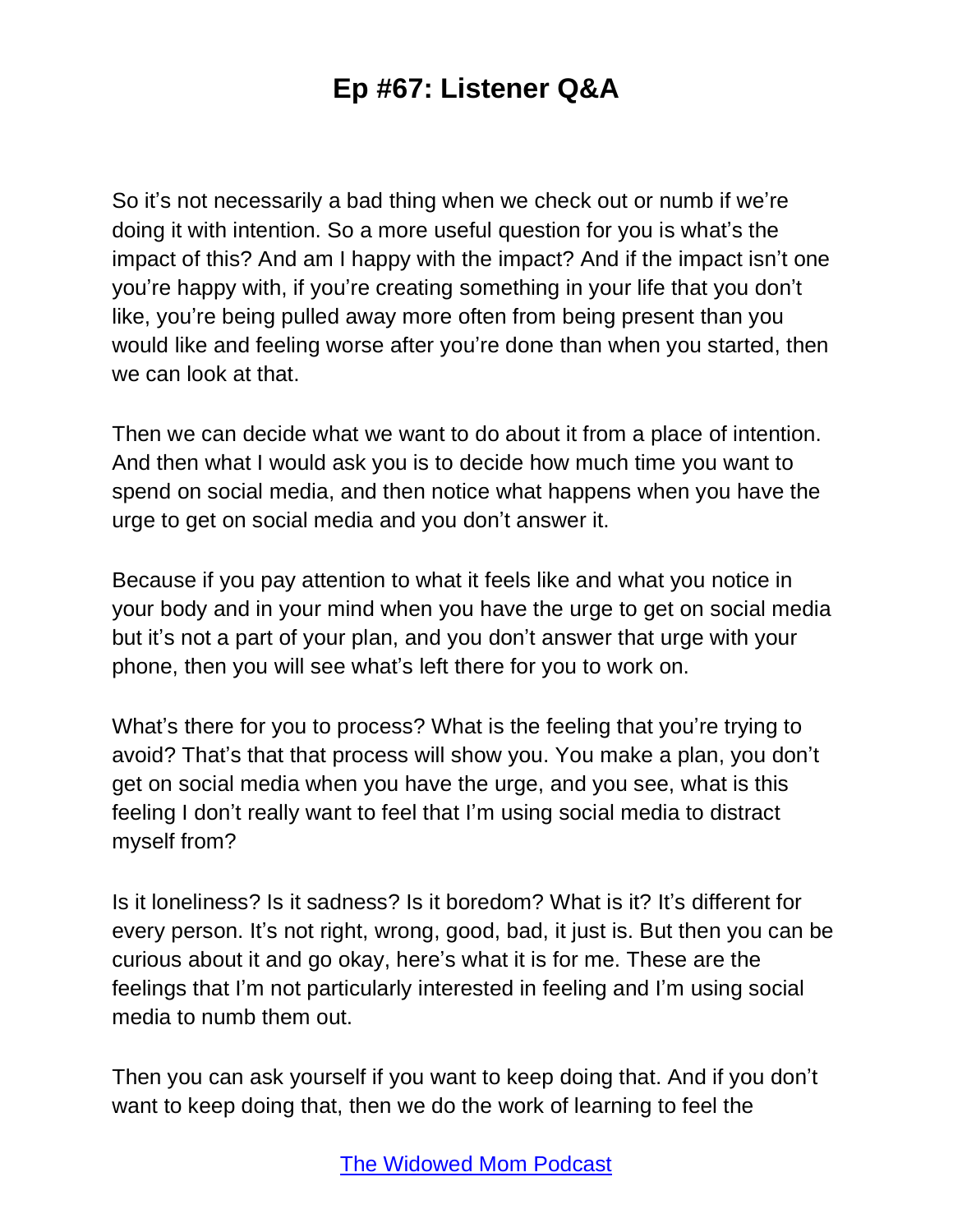feelings. We start getting curious about what are the thoughts causing the feelings, what am I thinking that's optional that's making me feel this way? Do I like those thoughts? Do I want them? Maybe I don't. And we can change them.

And the more you practice feeling your feelings, the more you'll realize that they can't hurt you. They really can't. Even the worst of them are really just physical vibrations that we notice in our body as a result of chemicals that our brain releases after we have a thought. They're not much more complicated than that.

So that's what I want you to think about, listener. What's the impact of what you're doing? Is it not creating the result that you want? And if it's not, what is the emotion that you're trying to avoid? And maybe there's more than one. And let's start there and be curious and compassionate with yourself.

These types of self-inquiry never lead anywhere productive if we're mean to ourselves. We have to do this with an attitude of curiosity and compassion for ourselves.

Alright, question number three. "I've never thought of myself as an angry person and certainly not as a woman who yells. But since my husband died, I noticed I'm getting angrier and angrier, and what's worse, I'm now snapping at people or yelling at my kids, and I don't want to do that. I don't want to be so angry. Please help."

Okay, if I could poll all the listeners right now, I think a lot of hands would go up if I asked whether you relate to this or not. Sometimes anger can surprise us, especially if we didn't really have very much of it before our partner died.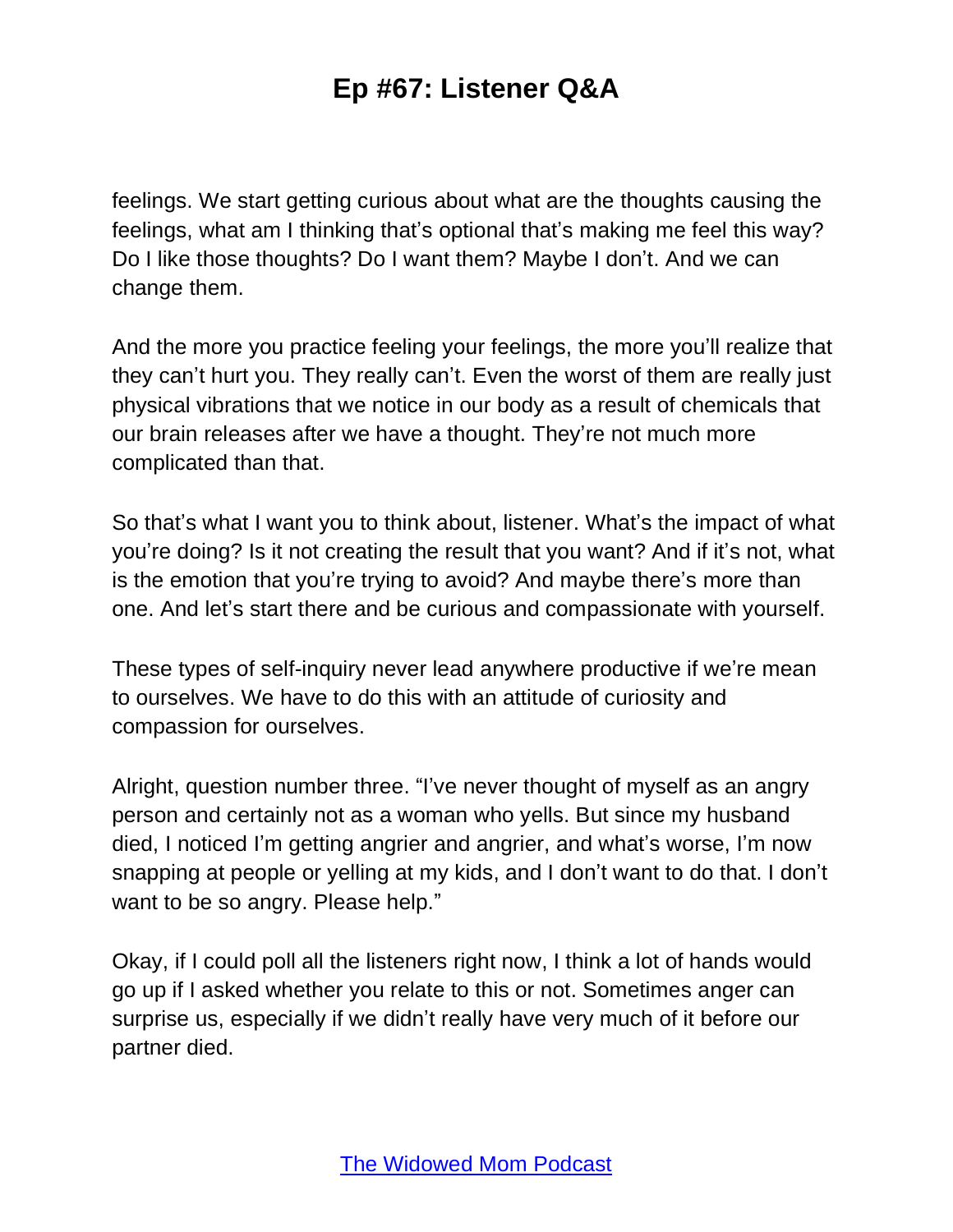So here's what I want to offer you, listener. Anger in our bodies is not a problem. Just because we have anger present, also caused by our thoughts, but just because we have anger doesn't mean there's anything wrong with us, it doesn't mean we're an angry person, and it doesn't mean we have to react to the anger. We don't have to let it fuel our behavior.

So I'm guessing - and you didn't say this, so pardon me if I've got this wrong - but I'm guessing you've got some judgment toward yourself about what it would mean about you if you were an angry person, since that's kind of how you described yourself. You're not an angry person.

Notice how often we do this everyone. We have an emotion and instead of just saying I feel angry, we kind of define ourselves by the emotion. Instead of it being an experience that we're having, we define ourselves by it. So you're not an angry person, you're not a sad person, or a lonely person. You're just a person who's experiencing anger, which PS, is one of the most common emotions in grief.

So I want you to consider, it is not a problem for anger to be in your body. If you get curious on it and you learn to feel it, which is what I teach my clients to do, we notice what's in our body, we name it, we open up to it, we witness it. When we stay with it and we're curious about it, it usually only lasts for about a minute and a half.

It doesn't have to make us snap or yell once we learn to allow it to be there so that we process it, instead of acting from it or instead of resisting it, or instead of avoiding it. We can just allow it to be there and run its course. And when we let it in, which has to be done from a place of non-judgment towards ourselves and towards the emotion, then and only then can we get curious enough to allow it and let it go on about its way.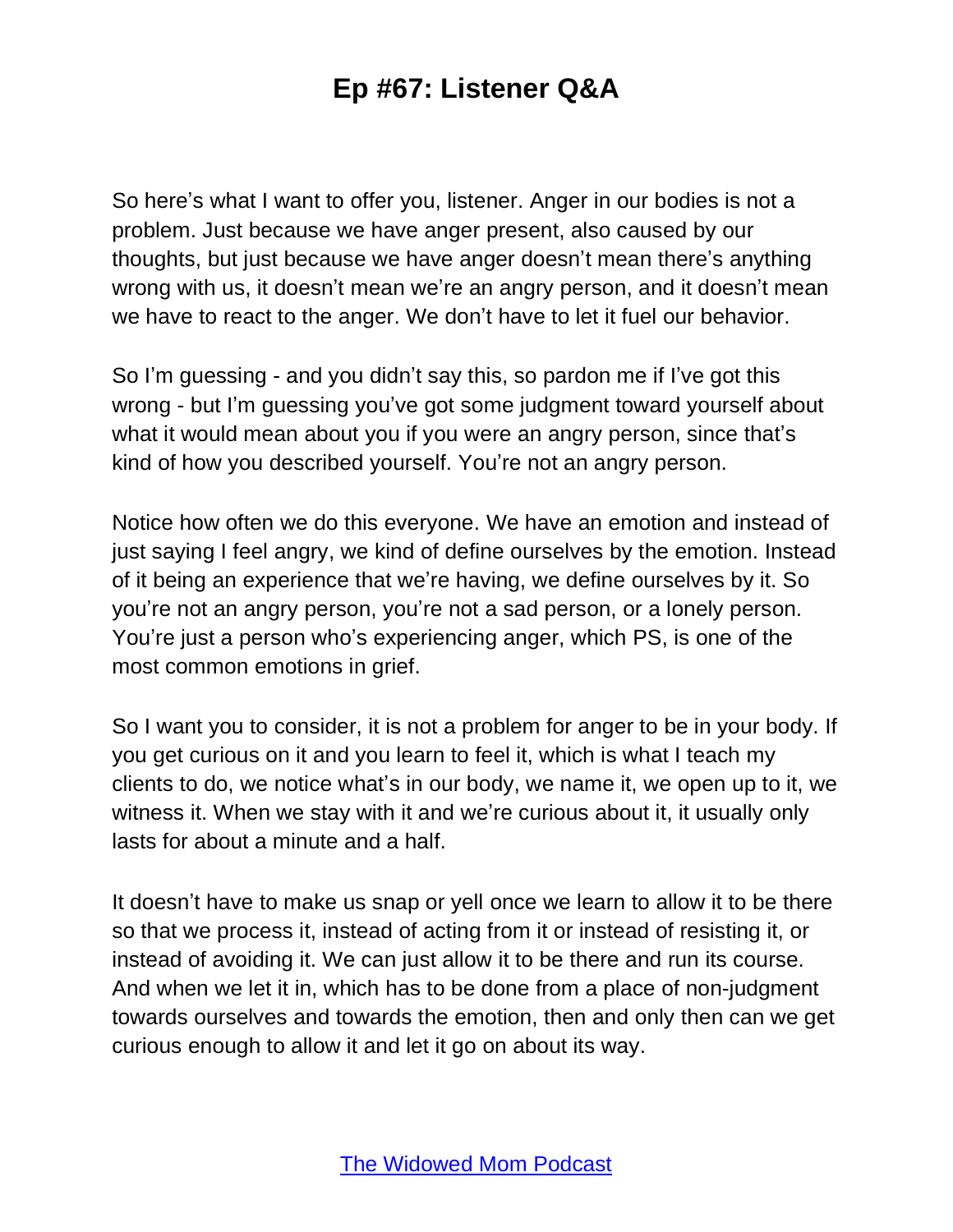And then it doesn't do any harm. So anger is not a problem just because you have it. Doesn't mean you have to react to it. And all I want you to do is just consider how can I allow it to flow through me instead of letting it fuel me. Then later, later, later, if you want to change the thoughts that cause the anger, that's your option too. But that's so much less significant than just learning how to let an emotion flow through you without judgment and not letting it define you.

Alright, last question. "I want to start a new business but I'm afraid to do it. I have the seed money, but what if I lose it? It's harder now that we're on a single income, and I can't decide if the risk is worth it or not. I would feel so ashamed if it didn't work out. What should I do?"

Okay, first of all, I never know what any of you should do. Any of you. It's not my job to know what you should do. I barely know what I'm supposed to do. But I definitely don't know what's right for you, but what I know is that you know what's right for you. You don't need me to tell you what's right for you. I don't have an agenda for you.

But I know that you know what's right for you, and what I can tell from this question is that what's holding you back is fear. Fear of failure and fear of feeling ashamed. So part of this goes back to what I talked about in question number one. That barking dog part of your brain senses potential failure and sees that as a threat, sees that as something that it really wants to alert you of because it could be, in the lens of the barking dog, a real problem for you.

But that's okay. That's just the part of our brain perhaps that is on high alert. So if you know there really is no physical danger and it really isn't a threat to your actual physical survival, then we can just tell the barking dog that yes, we hear it, and fear is okay. We can still feel fear and take action toward our dreams anyway.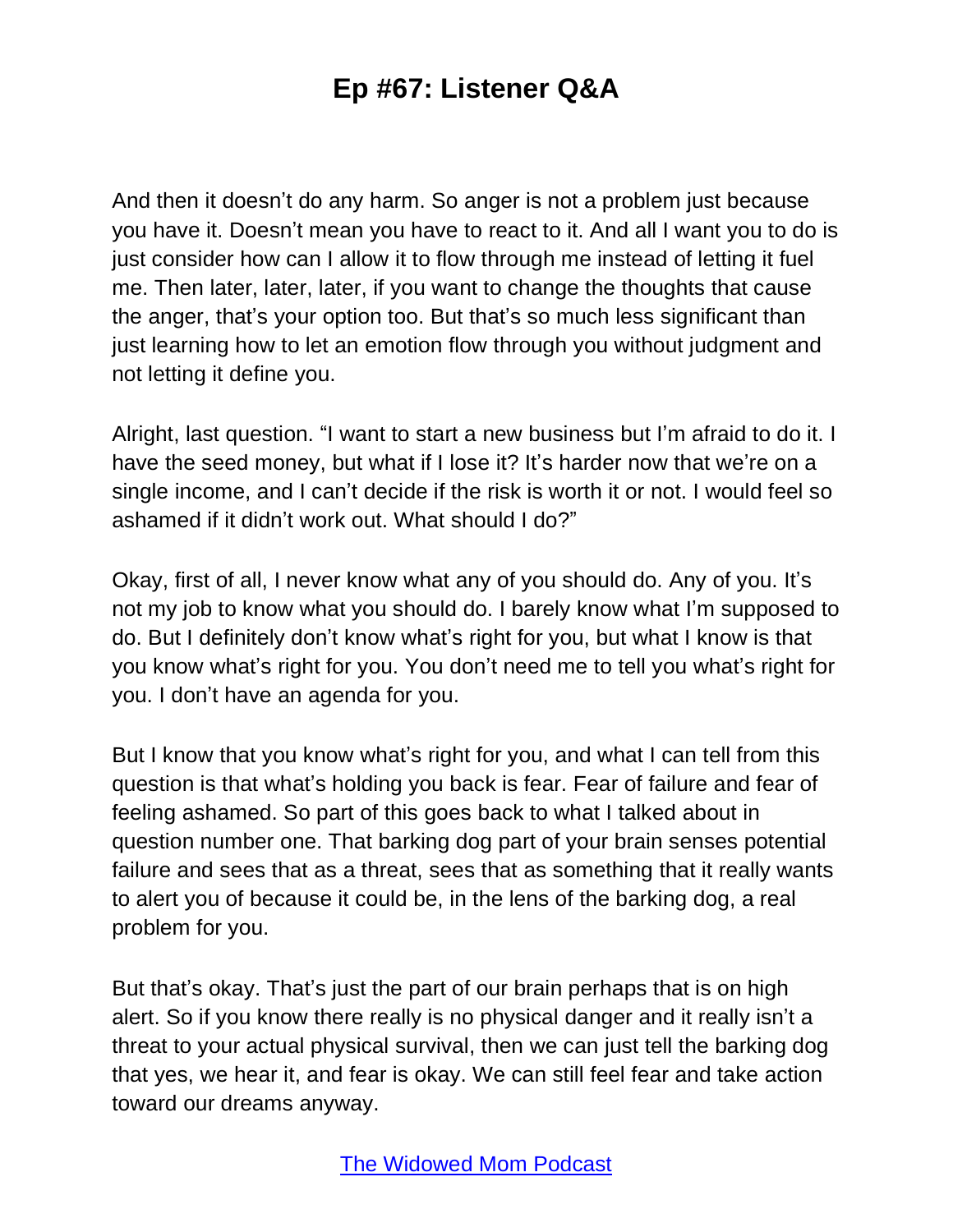Another thing you mentioned is that you would feel so ashamed if it didn't work out. So there's two things I want to offer you here. One is that now we know what the worst part of this experience would be for you. It would be shame. It would be that emotion of shame.

So are you willing to feel shame, which for most of us is like a really hot, red feeling in our face or our neck or our throat. If we really get curious about it, that's what it is. Are you willing to feel that? Is this new business important enough to you that you're willing to feel that experience in your body if it doesn't work out?

It's a question we all have to ask ourselves. Am I willing to feel a feeling? Because if I am, so many more doors open up to me. But then the second part of that is that shame is an option. Shame is not a requirement if something doesn't work out. Embarrassment is not a requirement; inadequacy is not a requirement.

Being mean to ourselves and weaponizing a great effort, something we cared about that didn't work out the way we planned does not mean that we have to feel badly. We create those feelings with the stories we tell ourselves.

So what you're essentially saying is if I start this new business and it doesn't work out, on the other side of that, I'm going to tell myself that I'm a terrible person and there's something wrong with me. And therefore, I will feel shame. Because that is where shame comes from. It comes from the optional story that there's something wrong with me.

I love what Brené Brown teaches here and I'm paraphrasing, but basically what she says is guilt comes from the story that I did something wrong, and shame comes from the story that there's something wrong with me. Both of those stories are optional.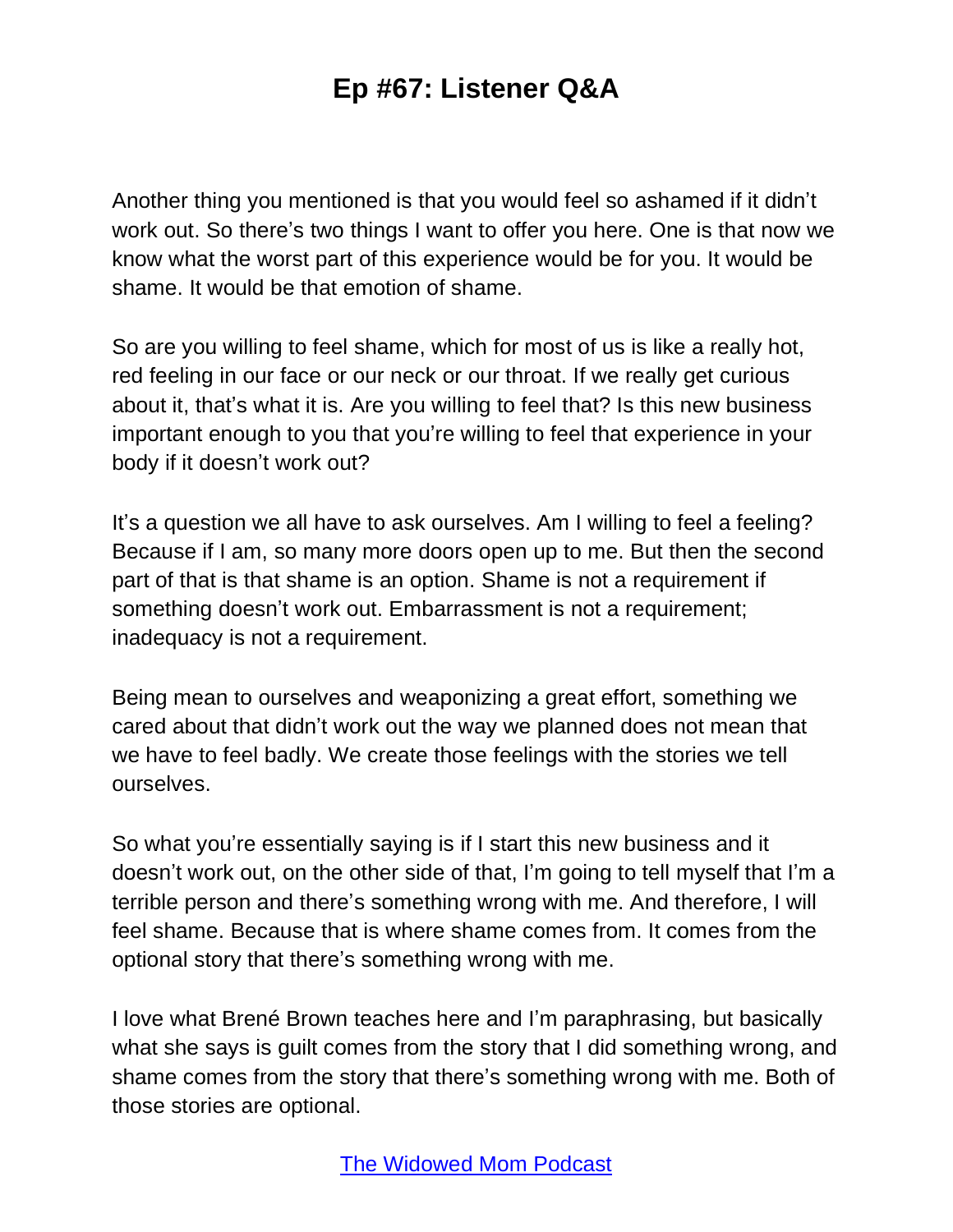So you can start a new business and you can have it not work out the way you wanted it to, and you can be nice to yourself on the other side of that. You can also start a new business and have that barking dog brain be telling you it's very scary and you shouldn't do it, and you can do it anyway and you can be wildly successful.

But when we stop ourselves in advance because we're worried about failing, guess what, we still fail. When we stop ourselves because we're worried about failing, we still fail. We just fail to even try. We just fail ahead of time. We fail before ever even giving ourselves a shot.

So I don't know what's going on specifically, listener, but I want to offer that it's okay if you're feeling afraid. That doesn't have to be a showstopper. It's okay if your barking dog brain is telling you all about it. You can handle shame if that were to be the emotion that you created with your thinking, but you also have the option to not create that emotion for yourself. You could be nice to yourself on the other side of it.

And then what I would encourage you to do of course is to look into some of the money beliefs that you have. We spend a decent amount of time on this in my six-month program because so many of us come locked and loaded with some really terrible limiting beliefs about money and our ability to create it, budget it, invest it.

And so we live in fear of it because we haven't yet figured out how to think in a way that has us feeling abundant. And so we just default to fear. So I would recommend doing that work too, and I bet there's a lot in there.

Okay, I hope those questions were useful to all of you, there were questions that you could relate to. I could see so many pieces of client conversations that I have had with so many widowed moms, so I hope that was valuable to you. If you have other questions that you would like me to